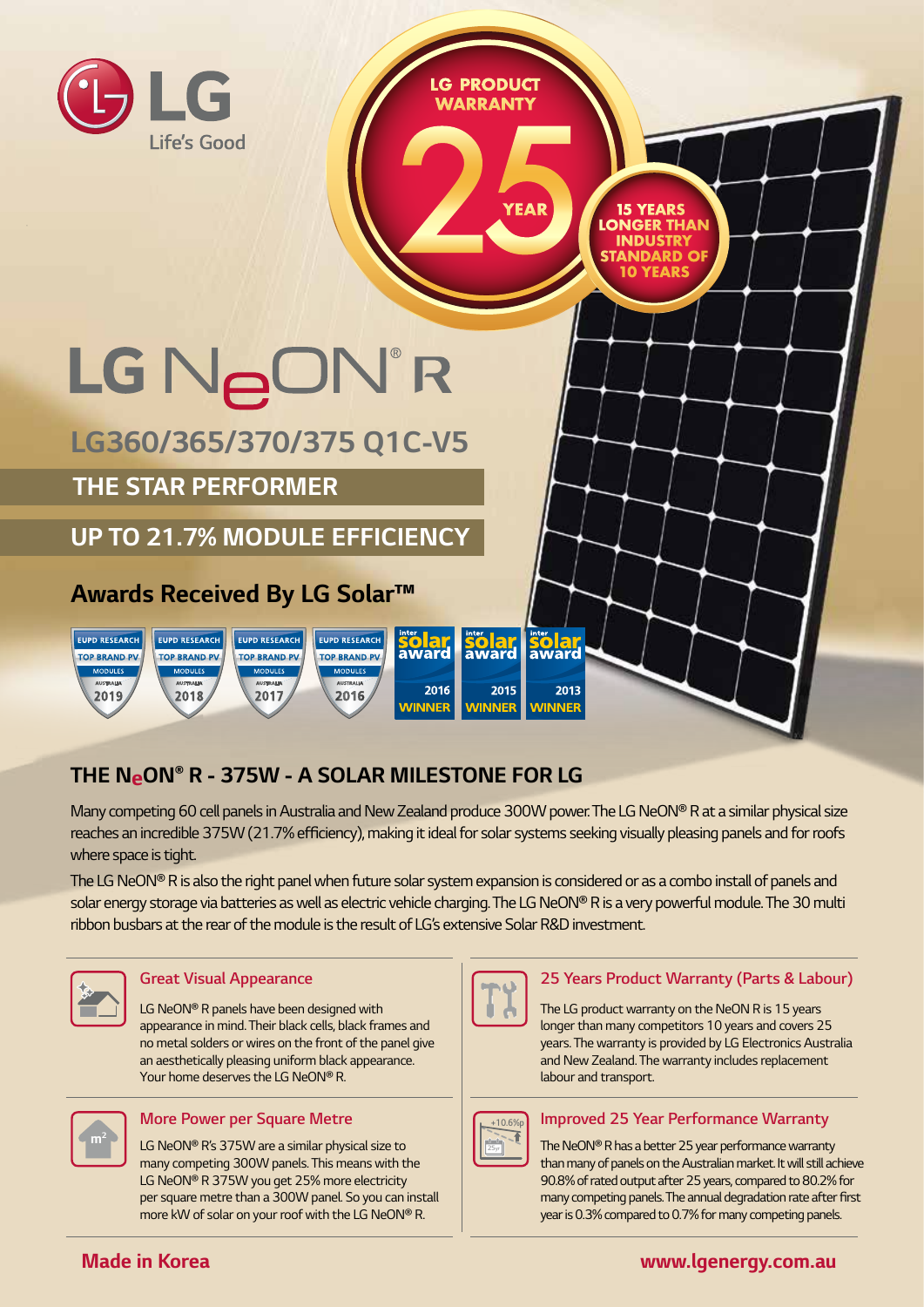#### **LG360Q1C-V5** I **LG365Q1C-V5** I **LG370Q1C-V5** I **LG375Q1C-V5**

# LG N<sub>A</sub>ON®R

### ABOUT LG ELECTRONICS

LG Electronics embarked on a solar energy research programme in 1985, using our vast experience in semi-conductors, chemistry and electronics. In 2010, LG Solar successfully released its frst Mono X® series, and LG Solar modules are now available in over 50 countries. In 2013, 2015 and 2016 the LG NeON® range won the acclaimed Intersolar Award in Germany, which demonstrates LG Solar's lead in innovation and commitment to the renewable energy industry. LG solar panels offer a peace of mind solution.

### KEY FEATURES



#### **Proven Field Performance**

LG has been involved in a number of comparison tests of the LG panels against many other brand panels and performed very well. The LG NeON® R is LG Solar's most effcient and highest output panel range.



#### **Corrosion Resistance Certifcations**

LG NeON® R panels can be installed confidently right up to the coastline. The panels have received certifcations for Salt Mist Corrosion to maximum severity 6 and Ammonia Resistance.



#### **Strict Quality Control Reliable for the Future**

The quality control of LG world-class solar production is monitored and improved using Six Sigma techniques via 500+ monitoring points to effectively maintain and improve our uncompromising quality.



#### **Multi Anti-refective Coatings Increase Output**

LG is using an anti-reflective coating on the NeON® R glass as well as on the cell surface to ensure more light is absorbed in the panel and not refected. More absorbed light means more electricity generation.



#### **Improved High Temperature Performance**

Solar panels slowly lose ability to generate power as they get hotter. LG NeON® R, has an improved temperature co-efficient to many competing modules, which means in hot weather LG NeON® R panels will deliver higher electricity output.



#### **Heading: Multi–Ribbons Increases Power**

The NeON® R 30 multi-ribbon busbar technology hidden at the rear of the module, under the backing sheet, lowers electrical resistance and increases panel effciency, giving more power per panel and provides a more uniform look to the panel.



#### **Low LID**

The N-type doping of the NeON® cells results in extremely low Light Induced Degradation (LID) when compared with the standard P-type cells. This means more electricity generation over the life of the panel.



#### **Extensive Testing Programme**

LG solar panels are tested up to 3 times the International Standards at our in-house testing laboratories, ensuring a very robust and longer lasting solar module.



#### **Wind Load Resistance**

LG modules have a strong double walled frame. When it comes to wind forces (rear load) many competitor modules are certifed to 2400 Pascals.



#### **Positive Tolerance (0/+3%)**

If we sell you a 375 Watt panel then the fash test of this panel will show somewhere between 375W and 386W. Some competitor panels have -/+ tolerance, so you could get a flash test result below the rated Watt, meaning you pay for Watts you never get.



#### **Anti PID Technology for Yield Security**

PID (Potential Induced Degradation) affects the long term ability of panels to produce high level electricity output. LG panels have anti PID technology (available on request) and have been successfully tested by leading third party laboratories regarding PID resistance.



#### **Automated Production in South Korea**

All LG solar panels sold in Australia and New Zealand are manufactured in a custom designed and fully automated production line by LG in Gumi, South Korea ensuring extremely low tolerances. This means great quality and build consistency between panels.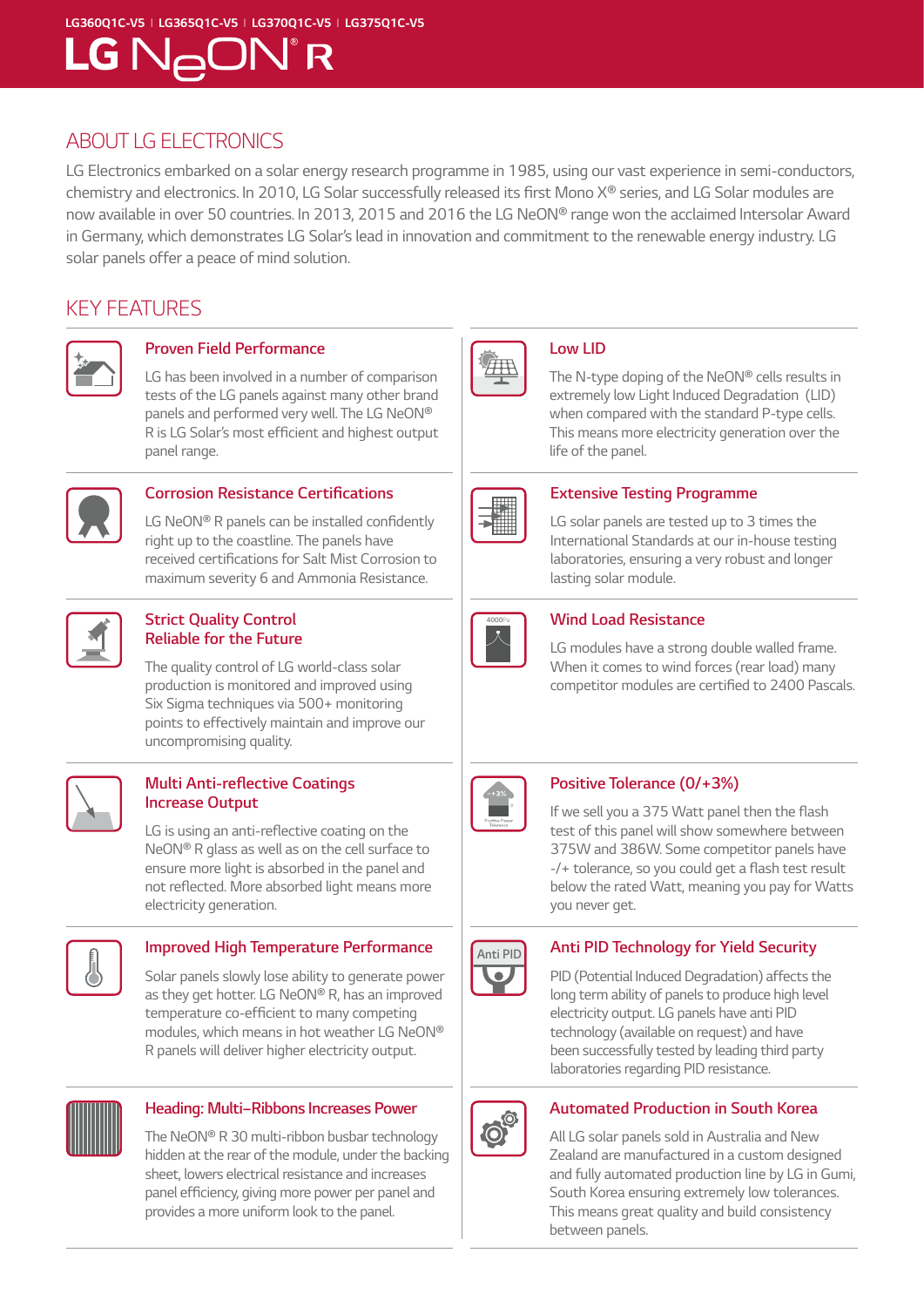# LG N<sub>A</sub>ON®R

# LG NeON® R – QUALITY & HIGH EFFICIENCY IS OUR PASSION.

The NeON® R is LG's most efficient solar module range. Featuring an innovative design which allows up to 25% more electricity per m<sup>2</sup> than a standard 300W panel , it can also withstand the wind load of 4000 pascals. The 25 year product warranty is 15 years longer than many panels on offer and its linear performance guarantee has been improved to 90.8% of nominal output after 25 years. The NeON® R is an excellent choice for high performing long lasting solar systems.

# LOCAL WARRANTY, GLOBAL STRENGTH

LG Solar is part of LG Electronics Inc., a global and fnancially strong company, with over 50 years of experience in technology.

Good to know: LG Electronics Australia Pty Ltd is the warrantor in Australia and NZ for your solar modules. So LG support, via offces in every Australian mainland state and NZ and through our 70 strong Australia wide dealer network, is only a phone call away.

# HIGHER OUTPUT, HIGHER YIELD

The NeON® R module range has moved the busbars to the rear of the module, allowing a bigger front cell surface to be exposed to light and therefore generating more electricity. With 30 multiribbon busbars on the rear, compared to 3 or 4 by many competing panels (at the front), LG has moved solar panel design forward, via this innovative approach, and increasing panel output as a result.

The Warrantor's 2017 Global Sales in Billions of US Dollars





## EXCELLENT QUALITY, THOROUGHLY TESTED

You can rely on LG. We test our products with at least double the intensity specifed in the IEC standard. (International Quality Solar Standard).

П





#### **Awards Received By LG Solar™**



Our panel range have won a string of International Awards.

# POWERFUL DESIGN, GUARANTEED ROBUST

With reinforced frame design, the LG NeON® R can endure a front load of 5400Pa which is the equivalent of 943kg in weight over the size of the module. The rear load/wind load of the module is 4000Pa which is more than the wind load resistance required in the test standard (2400Pa).





LG offers a 15 year longer product warranty for parts and labour than many competitors' 10 years to an impressive 25 years.